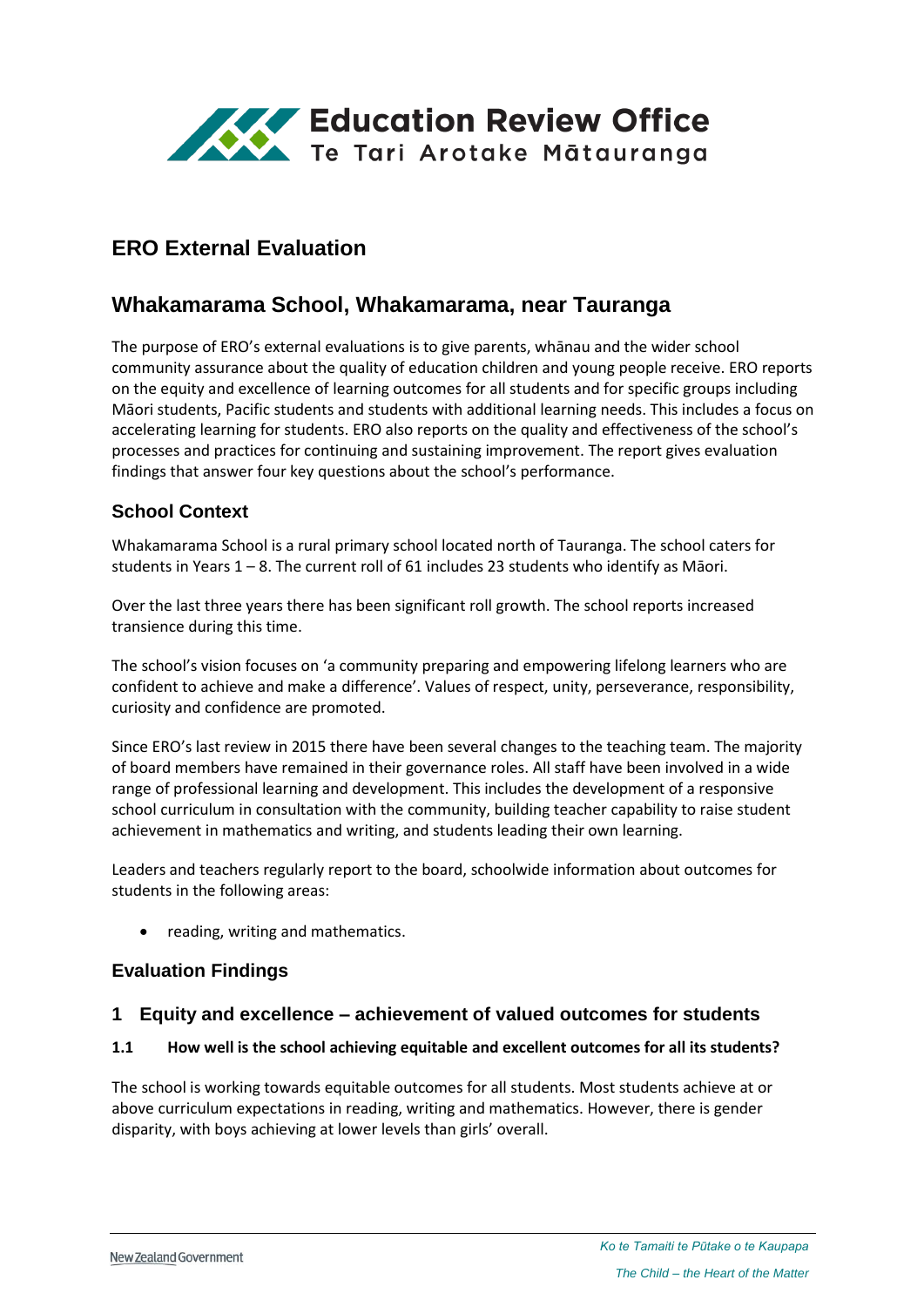While the majority of Māori learners achieve well, overall achievement is significantly lower for non-Maori. In writing and mathematics, disparity for Māori is reducing.

The school reports that girls' achievement has improved over time in writing and reading, and as a group, they are outperforming boys in literacy.

#### **1.2 How well is the school accelerating learning for those Māori and other students who need this?**

The school is accelerating learning for some identified at-risk learners, particularly boys and Māori in reading and writing. The school reports that students who have been at this school for over a year have made accelerated progress in reading, writing and mathematics.

## **2 School conditions for equity and excellence – processes and practices**

#### **2.1 What school processes and practices are effective in enabling achievement of equity and excellence, and acceleration of learning?**

A well-considered and inclusive approach supports learners with additional needs. Purposeful interventions are carefully selected and informed by achievement information. Leaders and teachers actively seek professional development to further understand learners' needs and effective strategies. A highly collaborative approach with parents and external agencies supports the school to extend opportunities for these learners. Programmes enable students at risk with their learning to fully participate in all aspects of school life.

Effective teaching strategies are contributing to positive outcomes for students. Teachers use student achievement information well to inform specific planning for individuals and groups, along with formative strategies to support improving student achievement. Students benefit from purposeful teaching and well-resourced environments across the school.

The broad and responsive curriculum reflects the school's values and virtues that were recently redesigned in partnership with the community. There is a strong focus on reading, writing and mathematics and these areas are well integrated. A diverse range of learning opportunities across the curriculum further extends learners' knowledge and development. Meaningful inquiries challenge students' thinking and actively promote understanding of the world around them.

Leaders are focused on improving outcome for students. They have established a welcoming culture and strong reciprocal partnerships with parents and whānau. The principal keeps the board well informed about the professional learning needs of teachers, and these are well resourced.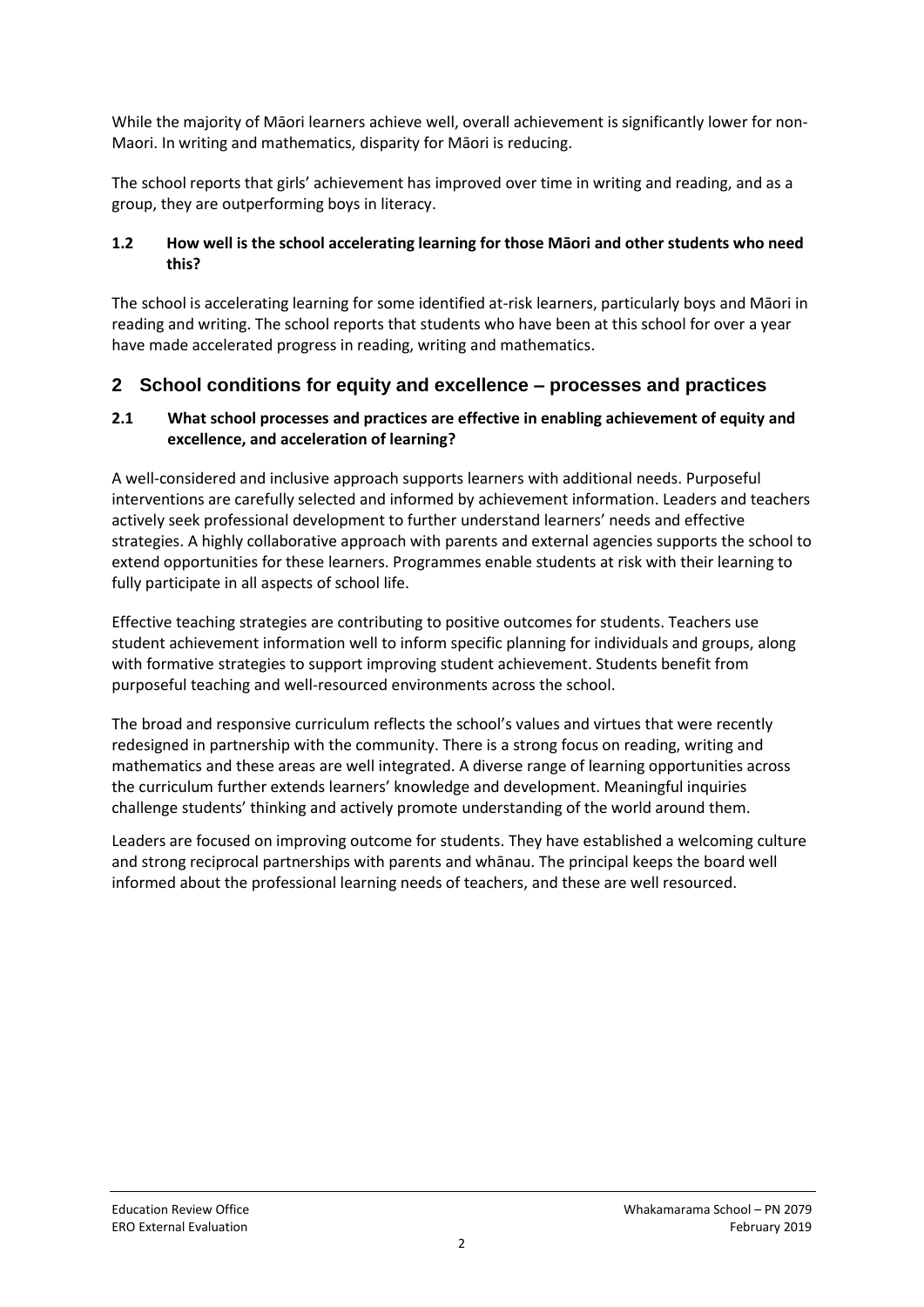#### **2.2 What further developments are needed in school processes and practices for achievement of equity and excellence, and acceleration of learning?**

The principal, trustees and teachers need to:

- strengthen their knowledge and understanding of internal evaluation for ongoing improvement. School-wide achievement targets need to be inclusive of all those students below and well below curriculum expectations. Ongoing tracking, monitoring and reporting in relation to these targets is needed to show the impact of initiatives and interventions to accelerate learning for students who need this.
- implement a strategic and deliberate approach to integrate te ao Māori school-wide and build reciprocal relationships with local iwi. This needs to include, building leaders and teachers' capability and confidence in te reo and tikanga Māori, and culturally responsive practices. This is necessary to ensure te ao Māori is visible, valued and authentically used as the foundation of the local curriculum.

## **3 Board assurance on legal requirements**

Before the review, the board and principal of the school completed the ERO board assurance statement and self-audit checklists. In these documents they attested that they had taken all reasonable steps to meet their legislative obligations related to the following:

- board administration
- curriculum
- management of health, safety and welfare
- personnel management
- finance
- asset management.

During the review, ERO checked the following items because they have a potentially high impact on student safety and wellbeing:

- emotional safety of students (including prevention of bullying and sexual harassment)
- physical safety of students
- teacher registration and certification
- processes for appointing staff
- stand down, suspension, expulsion and exclusion of students
- attendance
- school policies in relation to meeting the requirements of the Vulnerable Children Act 2014.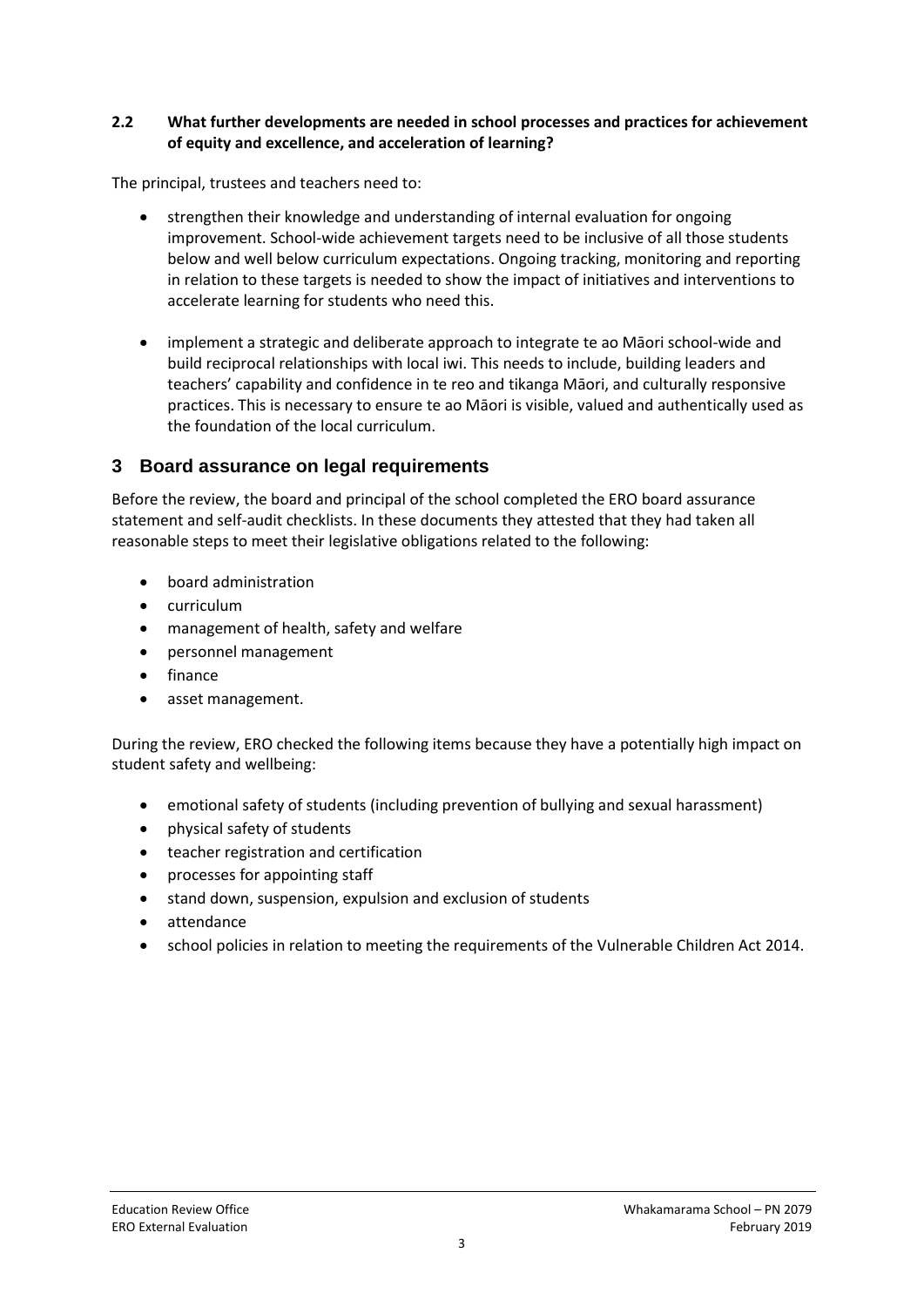## **4 Going forward**

### **Key strengths of the school**

For sustained improvement and future learner success, the school can draw on existing strengths in:

- leadership for learning that is highly focused on student learning and wellbeing
- reflective leading and teaching that contributes to inquiry into practice to support professional growth and development
- a school culture that empowers students to take responsibility for, and to lead their own learning.

#### **Next steps**

For sustained improvement and future learner success, priorities for further development are in:

- internal evaluation that identifies the progress and effectiveness of strategies and initiatives for improving student outcomes
- culturally responsive pedagogy that embeds the natural integration of te ao Māori for equity and excellence.

#### **ERO's next external evaluation process and timing**

ERO is likely to carry out the next external evaluation in three years.

Phil Cowie Director Review and Improvement Services

Te Tai Miringa - Waikato / Bay of Plenty Region

1 February 2019